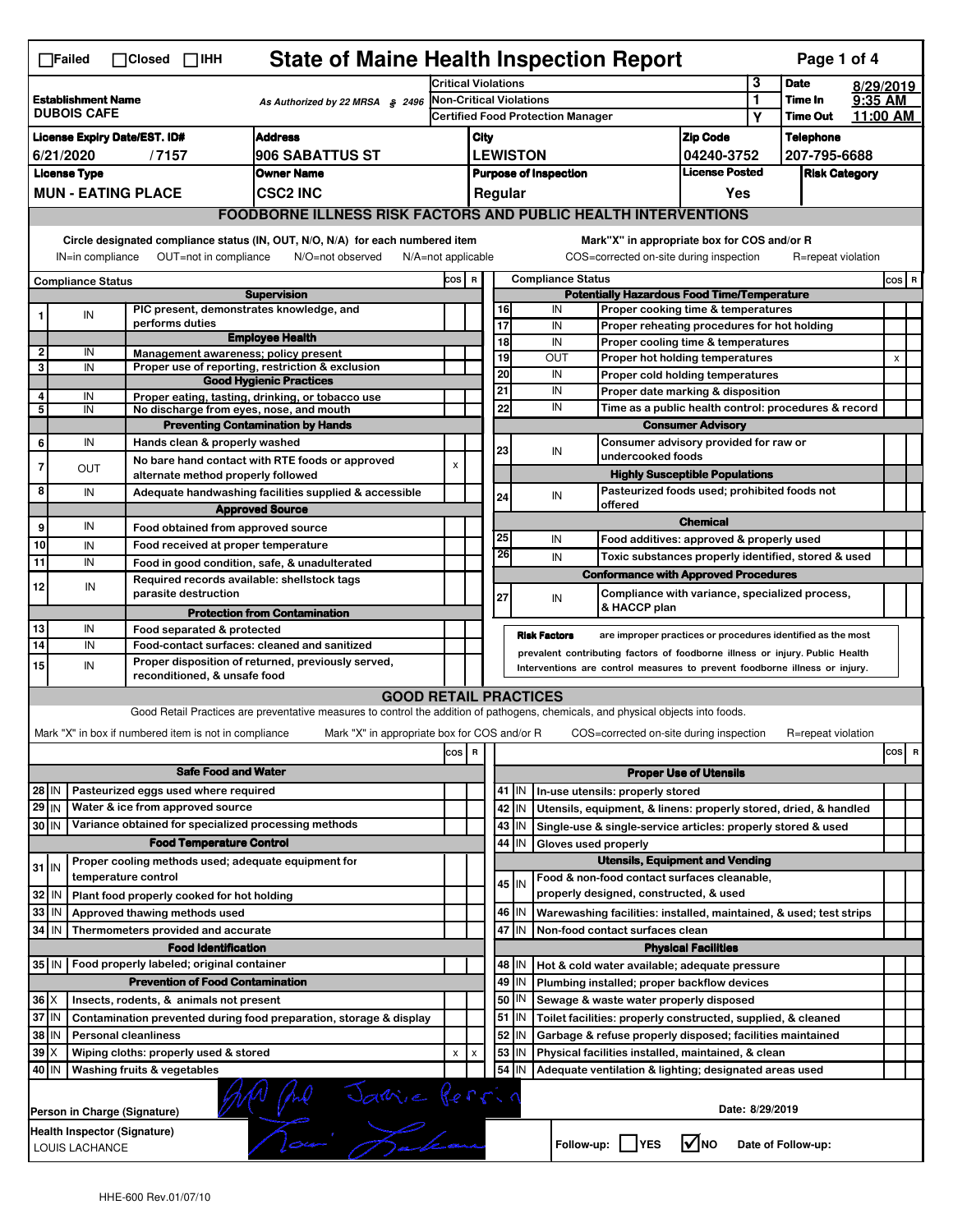|                                                    | <b>State of Maine Health Inspection Report</b> |                       |  |                                 | Page 2 of 4       |                               |                                  |
|----------------------------------------------------|------------------------------------------------|-----------------------|--|---------------------------------|-------------------|-------------------------------|----------------------------------|
| <b>Establishment Name</b><br><b>DUBOIS CAFE</b>    |                                                |                       |  | As Authorized by 22 MRSA        | 8/29/2019<br>Date |                               |                                  |
| License Expiry Date/EST. ID#<br>6/21/2020<br>/7157 | <b>Address</b><br>906 SABATTUS ST              |                       |  | City / State<br><b>LEWISTON</b> | /ME               | <b>Zip Code</b><br>04240-3752 | <b>Telephone</b><br>207-795-6688 |
|                                                    |                                                |                       |  | <b>Temperature Observations</b> |                   |                               |                                  |
| Location                                           | <b>Temperature</b>                             |                       |  |                                 | <b>Notes</b>      |                               |                                  |
| Bean                                               | $125*$                                         | Reheating, 1.25 hours |  |                                 |                   |                               |                                  |
| Creamer                                            | $41*$                                          | 2 door refrigerator   |  |                                 |                   |                               |                                  |
| Sausage                                            | $104*$                                         | Hot holding           |  |                                 |                   |                               |                                  |
| Chowder                                            | $148*$                                         | Reheating, 1 hour     |  |                                 |                   |                               |                                  |

| SWater                 | $128*$        | Kitchen hand wash sink           |
|------------------------|---------------|----------------------------------|
| <b>Bleach solution</b> | 50-99 ppm     | Sanitation bucket                |
| Creton spread          | $36^{\star}$  | Single door upright refrigerator |
| Hi temp dish           | $145*/180* +$ | Wash/rinse cycle                 |
| Water                  | $110*$        | Restroom                         |



**Date: 8/29/2019**

HHE-601(a)Rev.01/07/10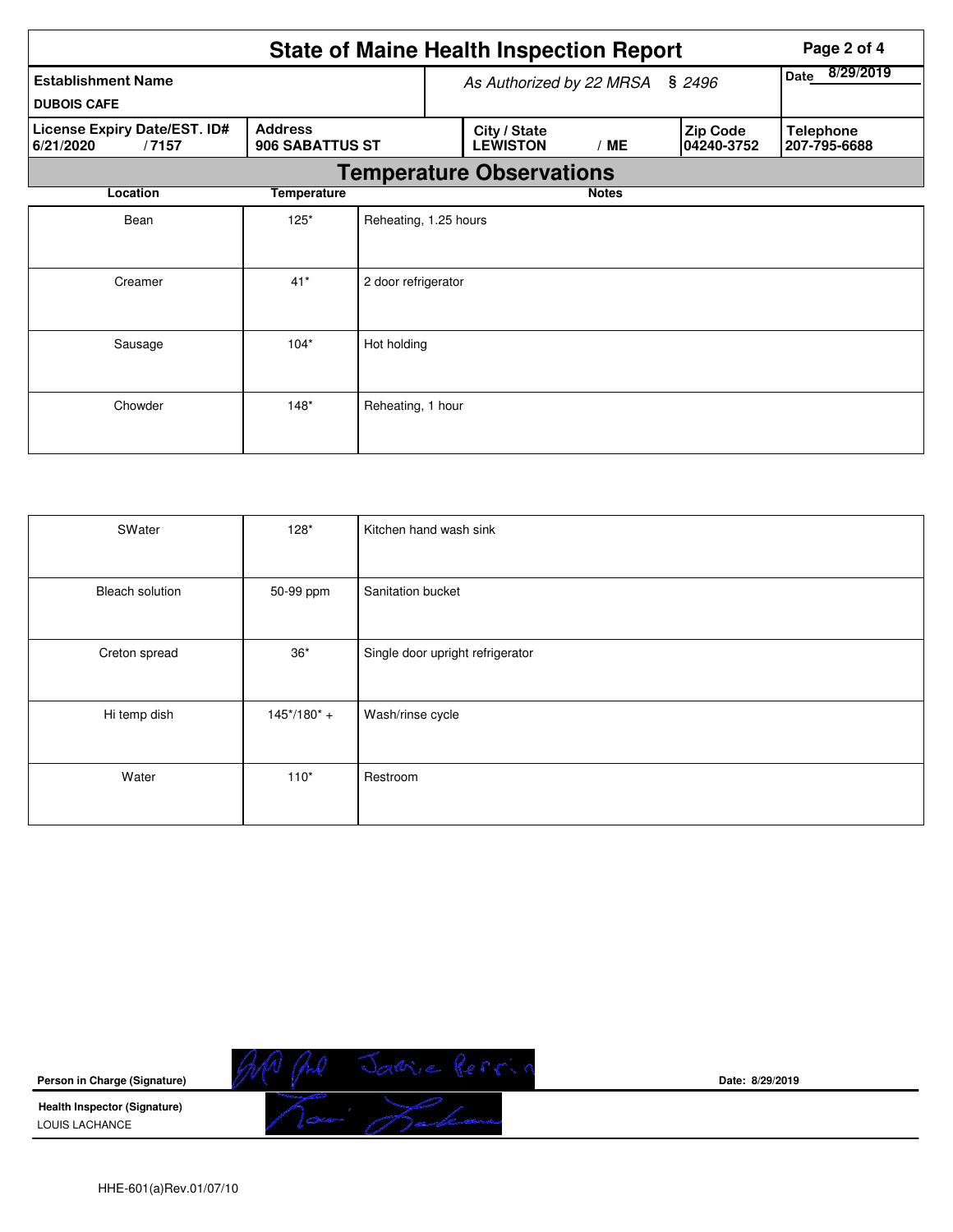| <b>State of Maine Health Inspection Report</b><br>Page 3 of 4                                                                                      |                                   |                                            |    |                               |                   |  |  |  |  |
|----------------------------------------------------------------------------------------------------------------------------------------------------|-----------------------------------|--------------------------------------------|----|-------------------------------|-------------------|--|--|--|--|
| <b>Establishment Name</b><br><b>DUBOIS CAFE</b>                                                                                                    |                                   |                                            |    |                               | 8/29/2019<br>Date |  |  |  |  |
| License Expiry Date/EST. ID#<br>6/21/2020<br>/7157                                                                                                 | <b>Address</b><br>906 SABATTUS ST | City / State<br><b>LEWISTON</b>            | ME | <b>Zip Code</b><br>04240-3752 |                   |  |  |  |  |
|                                                                                                                                                    |                                   | <b>Observations and Corrective Actions</b> |    |                               |                   |  |  |  |  |
| Violations cited in this report must be corrected within the time frames below, or as stated in sections<br>8-405.11 and 8-406.11 of the Food Code |                                   |                                            |    |                               |                   |  |  |  |  |
| 7: $3-301.11(A)(B)(D)$ : C: Food employees are handling ready to eat foods with bare hands.                                                        |                                   |                                            |    |                               |                   |  |  |  |  |

INSPECTOR NOTES: Food worker handling customer's toast with bare hands. Ready to Eat Foods must be handled with clean utensils or clean gloves. \*COS, food discarded

19: 3-501.16.(A).(1): C: Hot foods not maintained at a proper temperature of 135 F or more.

INSPECTOR NOTES: Cooked sausage held at temperature below 135\*. All cooked foods held for hot holding must be held at 135\* or more. \*\*COS, product cooked to 165\*

36: 6-501.111.(D): C: Pests found on premises due to not eliminating harborage conditions.

INSPECTOR NOTES: Old mouse feces found cellar storage area of operation due to a large amount of old foods available for food and pooled water from leaky foundation and/or bulkhead doors. Disenfect areas of feces and old food. Remedy pooled water in basement.

39: 3-304.14.(B).(1): N: Wiping cloths used for wiping counters and other equipment surfaces not held between uses in a chemical sanitizer.

INSPECTOR NOTES: \*\*REPEAT\*\* Towel not held in chemical sanitizer used to wipe surface. Only wiping cloths held in chemical sanitizer can be used to wipe surface. \*\*COS



**Date: 8/29/2019**